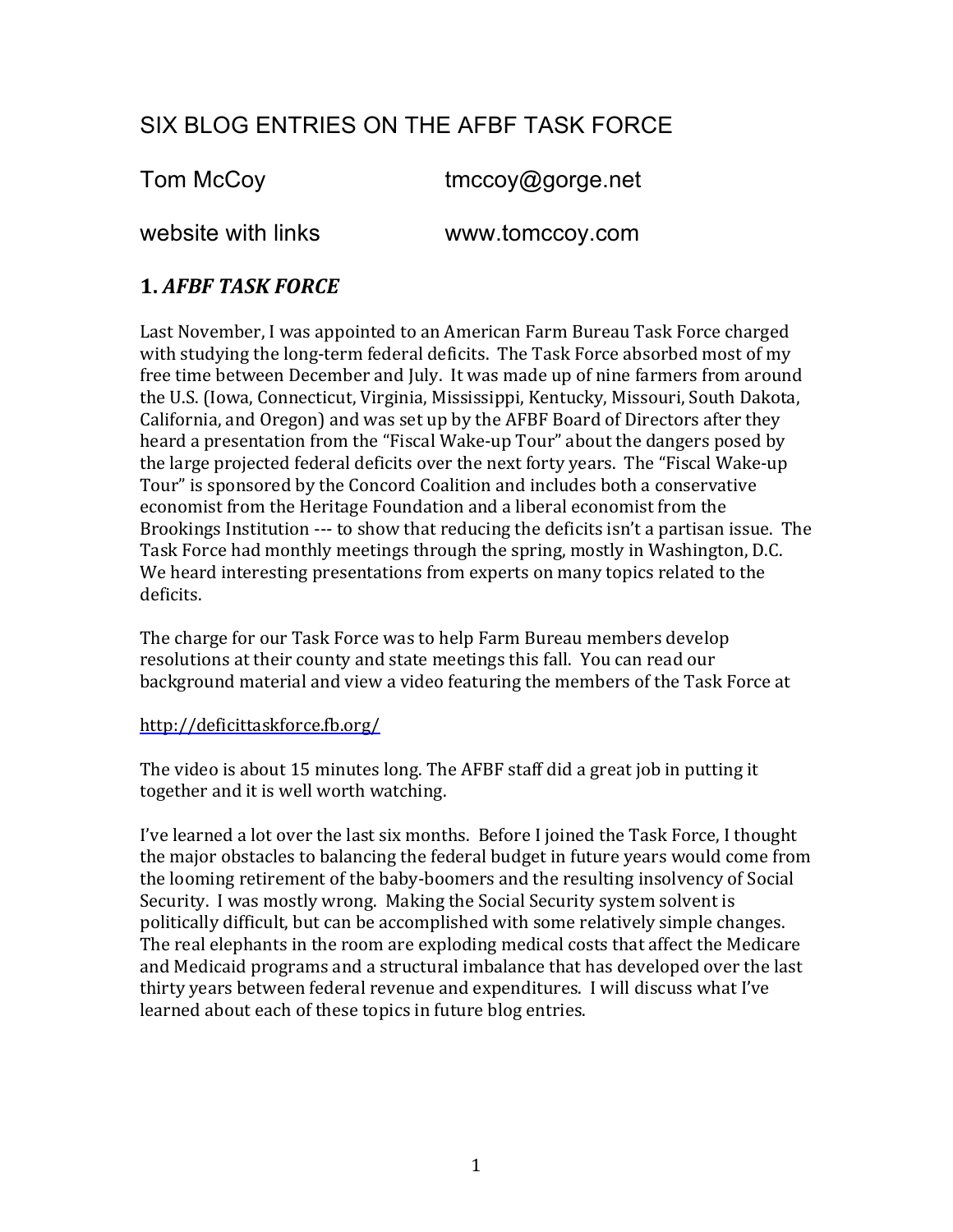## **2. IS THE U.S. GOING THE WAY OF G.M.**

My first Deficit Task Force meeting took place at the American Farm Bureau headquarters in Washington, D.C. last December 17th --- the day I turned 65 and became eligible for Medicare. I was the oldest Task Force member and the only one close to actually experiencing Social Security and Medicare.

Our first presentation was from the "Fiscal Wake-up Tour" --- three experts on the federal deficit representing the Concord Coalition (non-partisan), the Heritage Foundation (conservative) and the Brookings Institution (liberal). They were unanimous in their message --- without major changes, the federal deficit would explode and bankrupt our country over the next thirty years (or less). They certainly got our attention.

As I mentioned in the previous post, I came to the meeting with the mistaken belief that the looming retirement of the baby-boomers and the resulting increase in Social Security payments were primarily responsible for the deficits.

### **Social Security**

The Social Security Trust Fund is projected to run out of money in 2043. However, Social Security payments are currently equal to 4.4% of GDP and it is taking in payroll tax receipts equal to 4.8% of GDP --- so the Trust Fund is growing and will be for the next decade. If nothing is done, SS payments are projected to grow to  $6.1\%$ of GDP in 2033 and then stabilize.  $A.5%$  of GDP increase in revenue or a cut in expenditures now would bring SS back into actuarial balance. Increasing the payroll tax from the current 12.4% to 13.7% would achieve actuarial balance. The required increase in the payroll tax would be less if combined with an increase in the "full" retirement age" (the Task Force favored automatically increasing the "full" retirement age" as longevity increases) and/or a increase in the cap on earnings subject to SS tax (\$106,800 in 2009).

Social Security has a serious long-term funding problem that must be faced soon. However, since Congress controls both the revenue and expenditure sides of the Trust Fund, many options exist that will bring SS back to solvency. Only the political will is lacking.

### **Medicare and Medicaid**

The government now pays directly or indirectly for well over half of U.S. healthcare. The biggest contributors to government costs are the Medicare and Medicaid programs and the tax revenue lost by not taxing employer-provided health insurance. Both government and private healthcare costs are rising much faster than inflation in the rest of the economy. I'll have much more to say about this in future posts.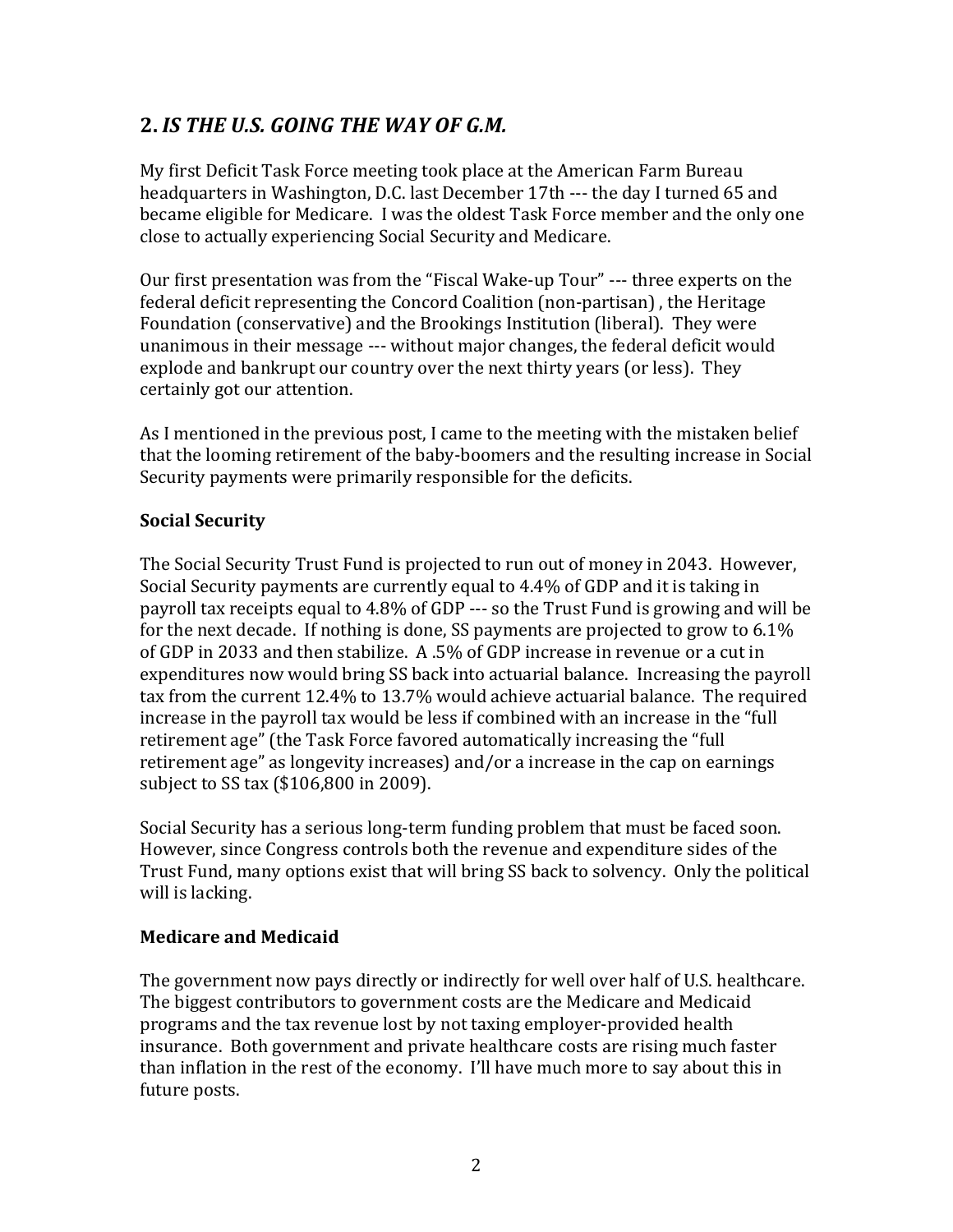Unless dramatic action is taken, steadily rising healthcare costs are projected to bankrupt the federal government. The Congressional Budget Office (CBO) has projected that the combined cost of Medicare and Medicaid will increase from 4.9% of GDP in 2010 to 10.6% in 2040 (an increase three times bigger than the increase in SS). During the initial meetings of the Task Force, we saw two graphs from the CBO that dramatically illustrate this point.





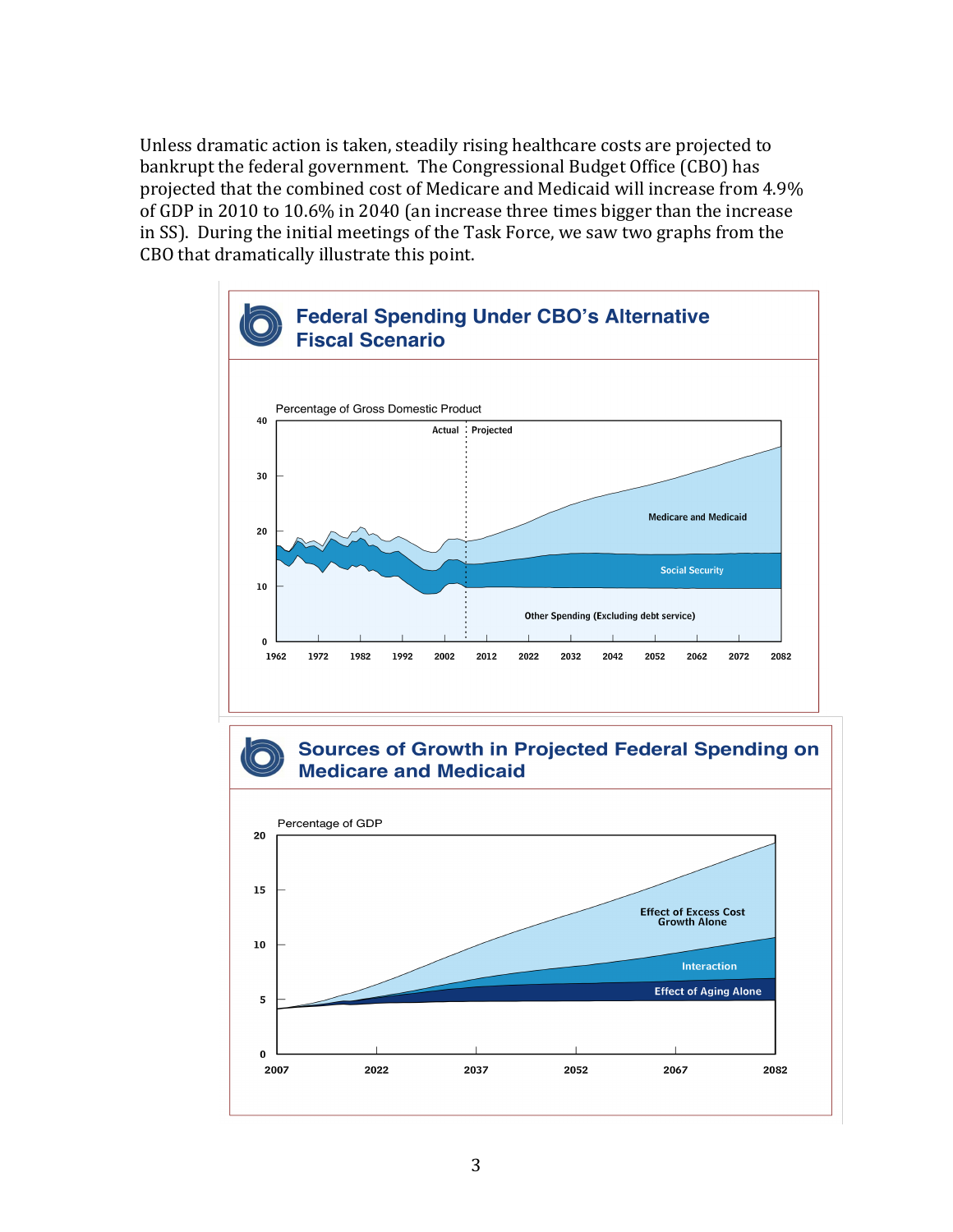Notice the top graph excludes interest payments on the national debt. If nothing is done and interest payments are added, the federal budget is projected to grow to 43% of GDP in 2050 with interest payments on the skyrocketing national debt alone costing 16% of GDP (and these estimates were done before the current recession). Federal tax revenue has averaged about 18% of GDP for the last 30 years. Hence, without a very large increase in taxes, the federal deficit in projected to explode in the near future --- mainly due to rising healthcare costs.

### **Why worry about the federal Deficit?**

We've been hearing dire warnings about federal deficits at least since the 1980's when the Reagan tax cuts caused the yearly federal deficit to jump to unprecedented levels. However, none of the predicted bad effects has materialized yet. Interest rates have stayed low. Buyers have lined up eager to buy our Treasury bonds. Interest payments as a share of federal outlays have actually fallen from 14% in 1985 to a projected 7% in 2009. Why is action so urgent now?

I believe the situation we currently face is different in two fundamental ways. First, the size the projected long-term deficits is much larger than we have ever experienced in peacetime. See the graphs on page 4 and the title page of the CBO's most recent "Long-Term Budget Outlook."

### http://www.cbo.gov/ftpdocs/102xx/doc10297/06-25-LTBO.pdf

Second, our government is now selling most of its debt to foreigners. After the waves of currency crises that swept around the world between 1996 and 2001, many countries decided they needed to increase their reserves of U.S. dollar assets. By increasing their purchases of U.S. bonds, foreign governments caused the U.S. dollar to rise in value relative to their currencies and this promoted rapid growth in their exports. Maintaining an undervalued exchange rate turned out to be a spectacularly successful development strategy --- one that China and other developing countries have been reluctant to give up. China now has accumulated over \$1.5 trillion in U.S. debt and knows it will suffer large capital losses on this debt as soon as it stop buying dollars and lets the Yuan appreciate.

During the last decade, the U.S. has not experienced rising interest rates and the other negative consequences of its large federal deficits because foreigners have willingly accumulated U.S. dollars. They now have more dollars than they want and may soon start selling rather than buying. Interest rates will soon rise dramatically.

Because more than half of U.S. Treasury debt is now foreign-owned, foreigners have also gained a powerful foreign policy tool they can use against us. Sudden large sales of foreign-owned U.S. Treasury bonds would dramatically raise U.S. interest rates and disrupt our financial system. The U.S. threatened this financial weapon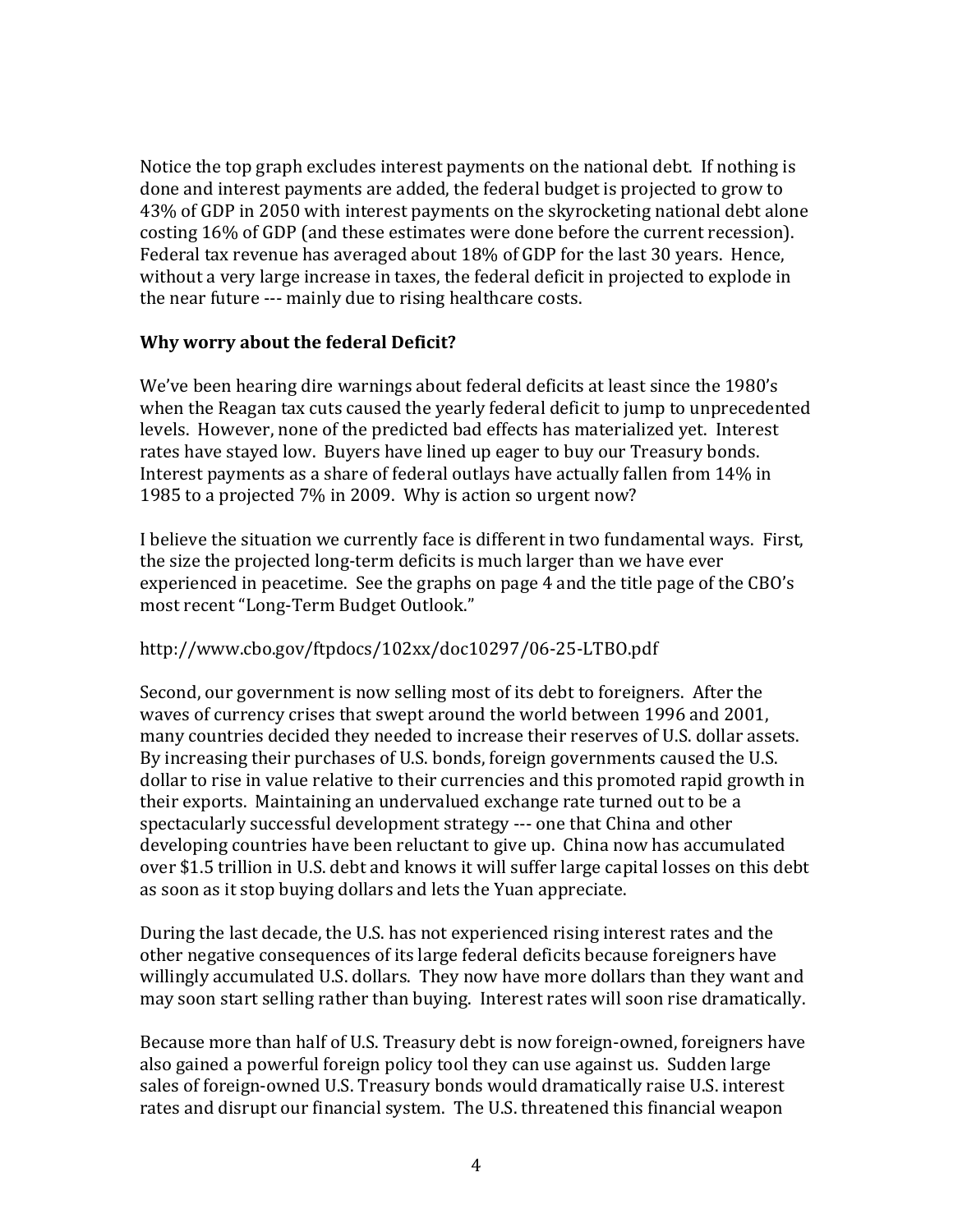against the British and French governments and forced them to withdraw from the Suez Canal in the 1950's. The Chinese could now do the same in a conflict with us.

### Are we going the way of G.M.?

For sixty years, G.M. was the largest and strongest car company in the world. Because it was so powerful, G.M. could delay facing up to its mounting losses. Neither management nor the unions stepped up to make the painful changes necessary to confront G.M.'s problems and save the company. G.M. ended up bankrupt. Unfortunately, the U.S. faces a similar situation if we don't deal with our looming federal deficits.

### **A** final complication

A federal budget deficit for a year or two is not necessarily bad. During our current severe recession, the federal deficit has ballooned to an unprecedented \$1.5 trillion. This deficit is due partly to the additional spending from the stimulus package, but mostly to a decline in tax collections. Both lower taxes and increased government spending are stimulating our economy at a time that stimulus is sorely needed. There is no doubt that the debt we are accumulating is adding to our long-term problem. However, large deficits are necessary until the recession ends. As soon as the economy gets back on it feet, the federal budget must be balanced.

## *3.\$SLOWING\$THE\$GROWTH\$IN\$MEDICARE\$AND\$MEDICAID\$COSTS*

Without major changes, the federal deficit will explode and U.S. national debt will reach dangerous levels within the next twenty years. Any realistic plan to balance the federal budget must include two main elements.

- 1. A significant reduction in the growth rate of federal healthcare costs primarily Medicare and Medicaid.
- 2. An increase in taxes.

The more we can slow the growth of Medicare and Medicaid costs, the less we will need to increase taxes.

### **Medicare and Medicaid cost growth can't be slowed without similar changes in** the private healthcare system

Attempts by Congress to slow the growth of federal healthcare costs have been unsuccessful primarily because Medicare and Medicaid are so closely linked to the rest of our healthcare system. All doctors and hospitals treating Medicare and Medicaid patients also have private patients. If Medicare and Medicaid payments are cut much below the standard charges to private patients, healthcare providers will stop seeing the poor and elderly. If the government restricts treatments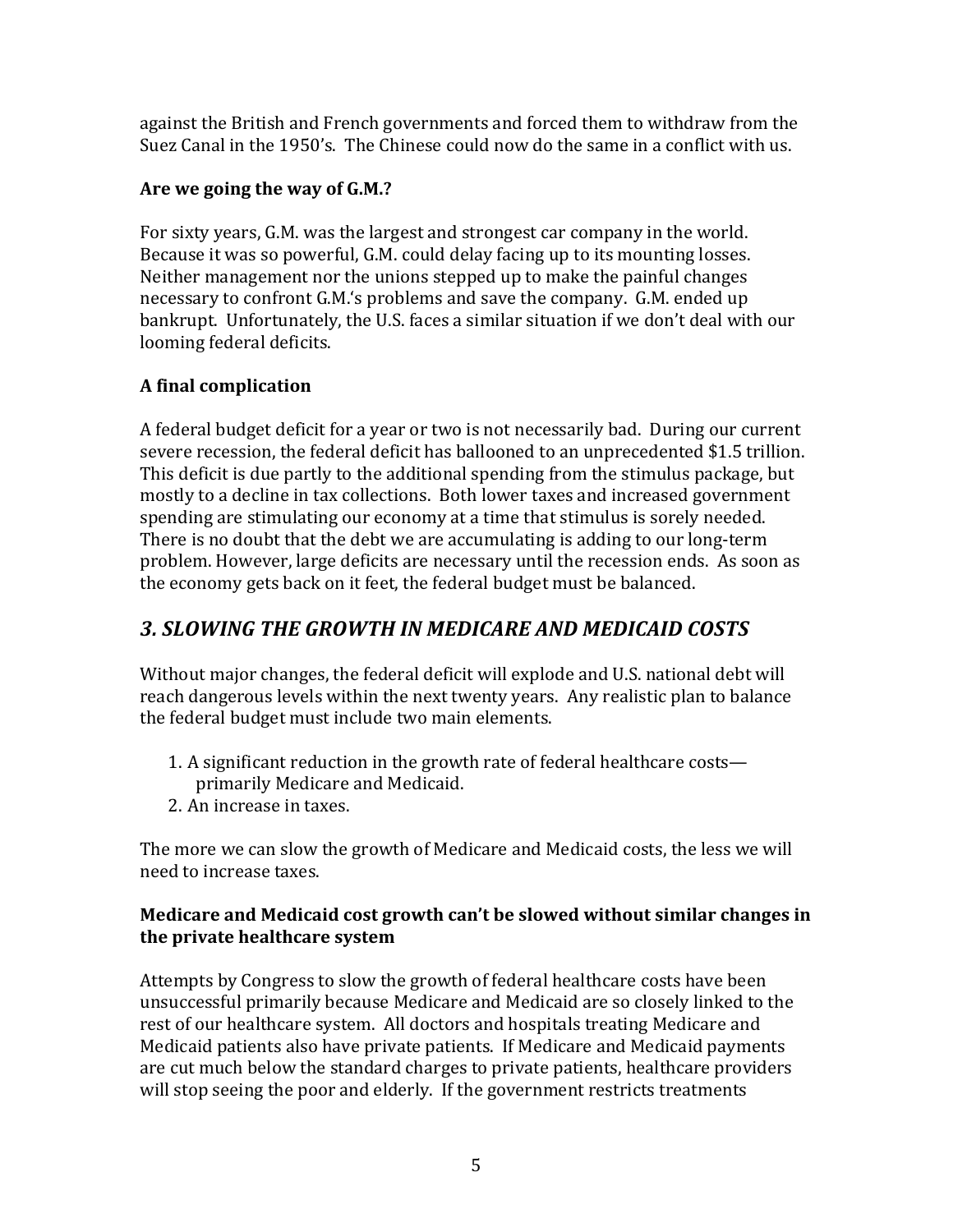available to Medicare and Medicaid patients, Congress will quickly receive complaints that it has created an inferior healthcare system for the poor and old. Consequently, slowing government healthcare costs in the long run is not politically possible without reforms that also apply throughout the U.S. healthcare system.

### **Slowing the growth of healthcare costs**

Between 1975 and 2005, per capita healthcare costs grew much faster than costs in the rest of the U.S. economy  $--$  2.4% faster for Medicare, 2.2% faster for Medicaid, and 2.1% faster for private patients. Rising costs are now threatening to bankrupt not only the federal government, but also many businesses and private patients. How can the growth of healthcare costs be slowed? That is now the \$64,000,000,000,000 question.

There are three main approaches to reducing healthcare costs: reducing the need for treatment, paying less for treatment, and using less treatment.

### Needing Less Treatment

The U.S. is currently suffering from an epidemic of obesity and diabetes. Getting Americans to eat better diets and exercise would reduce chronic illnesses now and in the future. However, we all will eventually get old and die, so the main effect of healthier lifestyles is to delay healthcare costs. The studies are inconclusive about long-run savings and, unfortunately, finding ways to motivate people to change their lifestyles is difficult.

### Paying Less For Treatment

Congress has passed and rescinded many laws to reduce Medicare and Medicaid payments. Government efforts to pay less have so far been unsuccessful in reducing cost growth. Increasing competition among providers might reduce charges, but is very difficult to implement because of the special characteristics of the doctorpatient relationship (I'll have more on this in a later blog entry.) More competition among insurance companies could reduce costs and this is one of the reasons the Task Force supported a voucher plan. However, unless government takes over the healthcare system, it is unlikely that the growth in payments per treatment can be slowed enough to solve our problem.

### Using Less Treatment

This is where the hope (if there is any) lies. Evidence from two sources indicates that about one third of medical treatments have little if any benefit and, in some case, may harm patients. For twenty years, researchers at Dartmouth have been examining Medicare payment records and have published the data in the now famous Dartmouth Atlas of Health Care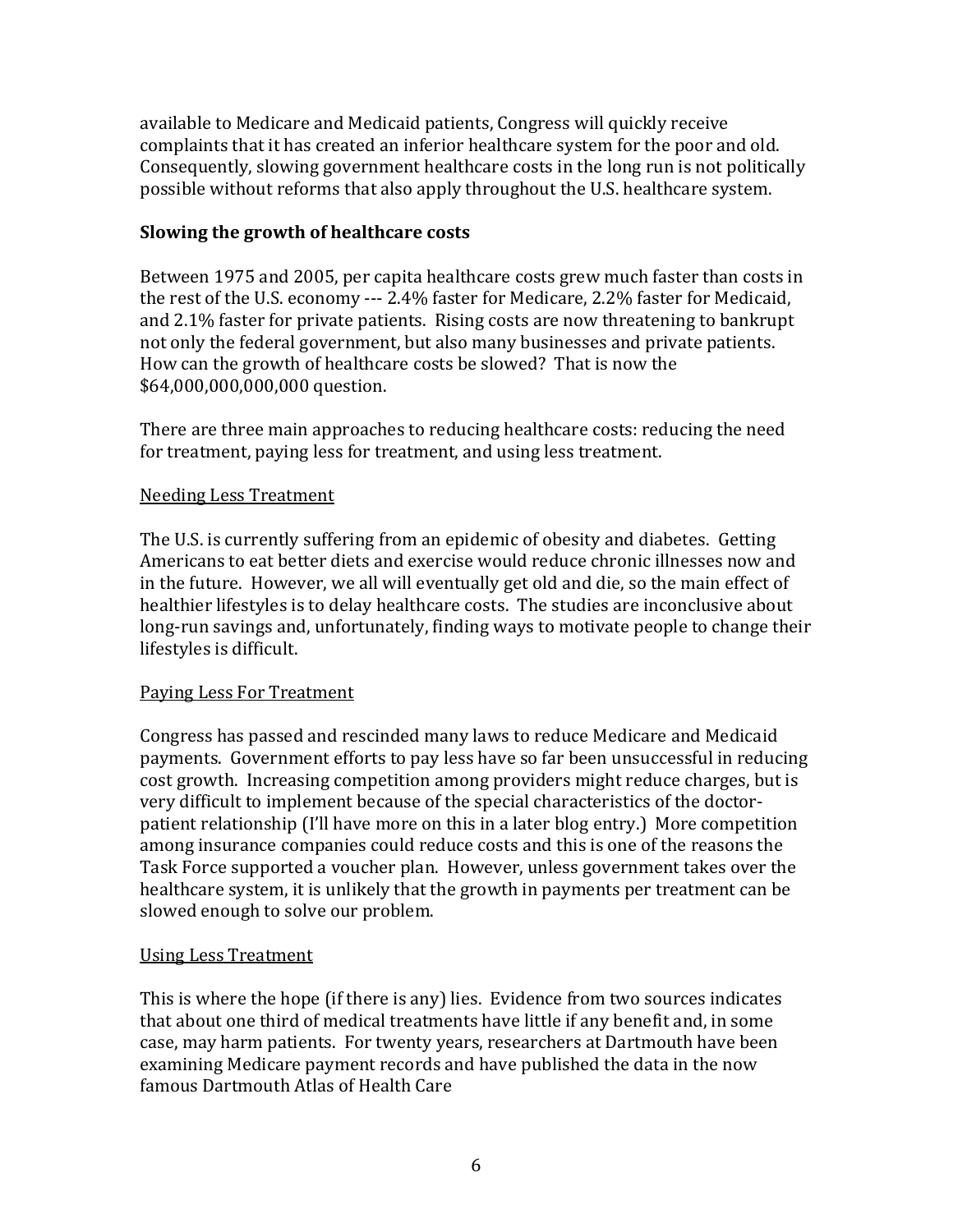http://www.dartmouthatlas.org/

Large variations exist in the cost of healthcare in different parts of the U.S. --- with some areas spending twice as much as other areas. The surprise is that patients in high cost areas don't do any better than those that receive less treatment in low cost areas.

The second source comes from international studies of healthcare. The U.S. spends about a third more of its GDP on healthcare than any other advanced country and other advanced countries usually have as good or better outcomes. See

http://www.whitehouse.gov/assets/documents/CEA\_Health\_Care\_Report.pdf

particularly the discussion starting on page 9.

Our healthcare system seems to be surprisingly inefficient. If we can make better treatment decisions, we should be able to reduce costs without affecting the quality of care. How can this be accomplished? I'll discuss this in the next blog entry.

## **4. USING LESS TREATMENT**

Up to one-third of medical treatment does little or no good for the patient. Several accounts have recently become available illustrating our healthcare system's tendency to overtreat. For example, see the Atul Gawande's article at

http://www.newyorker.com/reporting/2009/06/01/090601fa\_fact\_gawande

or the radio program available at

http://www.thisamericanlife.org/Radio\_Episode.aspx?episode=391

Why do doctors order treatments that don't benefit their patients? There are at least four reasons:

- 1. **Profit seeking** Doctors spend their long medical education learning how to treat patients. Our fee-for-service payment system then gives doctors a strong incentive to use this training and provide additional services. Medicine is slowly changing from a healing profession to a business. Read the Gawande article.
- 2. **Ignorance** In many cases, doctors don't have adequate knowledge about the cost-effectiveness of different treatment options. Without clear guidelines, they often will, in good conscience, order the procedures they are trained to provide that earn them the most income.
- 3. **Patient demands** Patients often ask their doctors to treat ailments for which there is no cost-effective treatment. They sometimes demand treatments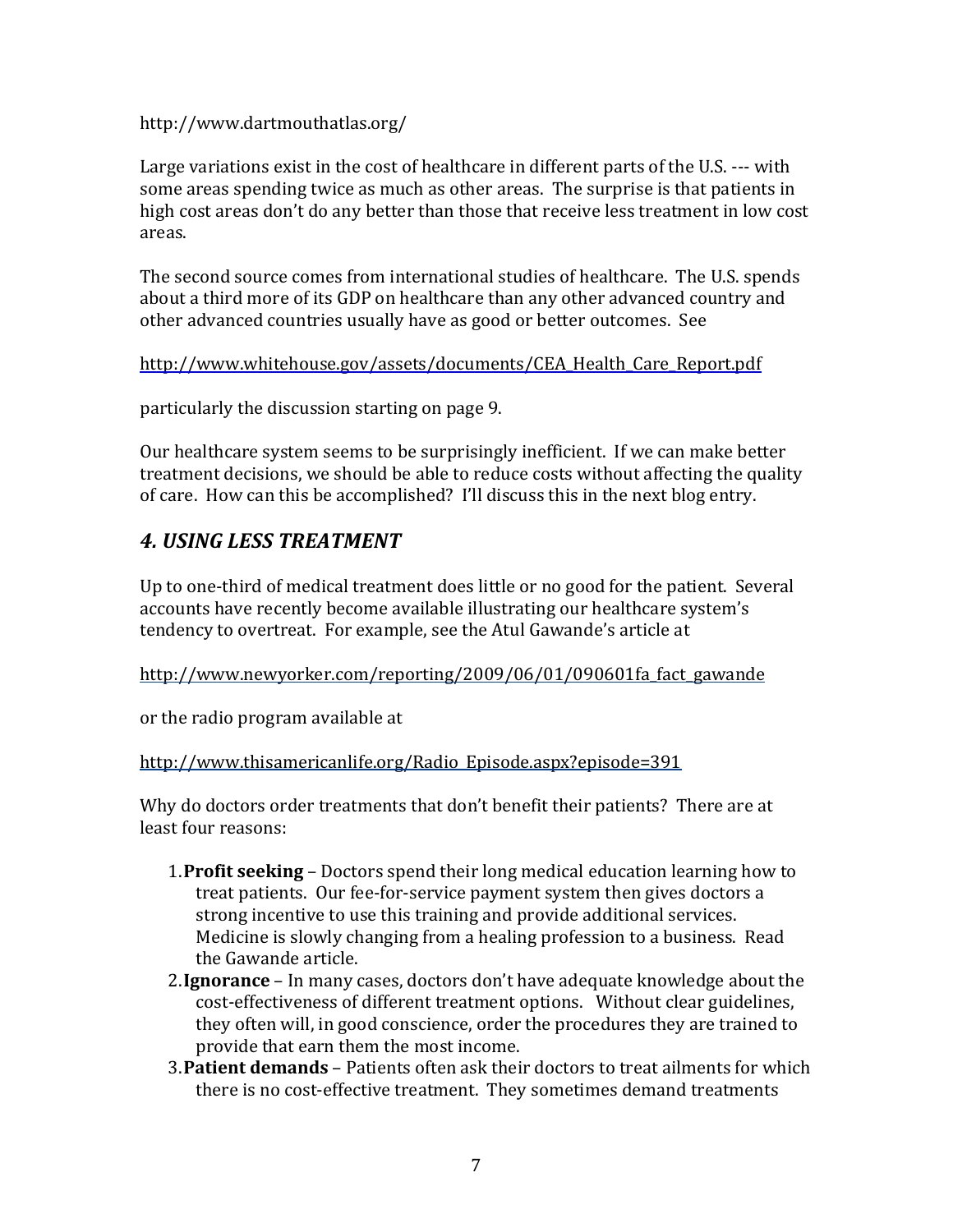that their doctor knows are not likely to be effective. These requests are more likely when a patient has insurance and doesn't have to bear the cost. Doctors often have a difficult time saying no, especially when their income increases if they give in.

4. **Malpractice lawsuits** – To protect themselves from malpractice lawsuits, doctors may order additional tests and treatments.

The best way to reduce healthcare costs and improve the quality of care in the U.S. is to change doctors' incentives so they will stop ordering ineffective treatments.

I will devote the next blog entry to discussing the last two reasons listed above and will argue that, while they are important, they are not a primary cause of the high cost of healthcare. Profit seeking and ignorance are the primary causes of over treatment.

### Actions to reduce ineffective treatments

### A. Improving Payment Methods and Encouraging Self-Monitoring by Groups of **Doctors**

Dr. Arnold Relman has written a book, *A Second Opinion*, and many articles, e.g.,

### http://www.nybooks.com/articles/22798

in which he argues that medical costs in the U.S. will be reduced and patient outcomes improved when more doctors start practicing as salaried members of privately-owned, multispecialty groups. The Mayo Clinic is probably the best known such group. The cost of care at the Mayo Clinic during the last six months of life is half the cost of such care at, for example, the UCLA medical school. Several group practices similar to the Mayo Clinic exist around the U.S., including the Cleveland Clinic, Kaiser Permanente, the Billings Clinic and the Health Group in Seattle, and all have been successful in lowering costs. For a video examining these groups, watch

### http://www.pbs.org/newshour/bb/health/july-dec09/billings\_08-12.html

As a salaried member of a group practice, a doctor's income depends less on ordering unneeded treatments and he has more opportunity to discuss and coordinate care with his colleagues.

Making group medical practice the norm will take many years to accomplish. In the interim, two intermediate steps should be taken now.

### 1. Accountable Care Organizations

Doctors in an area should organize into "Accountable Care Organizations" (ACO).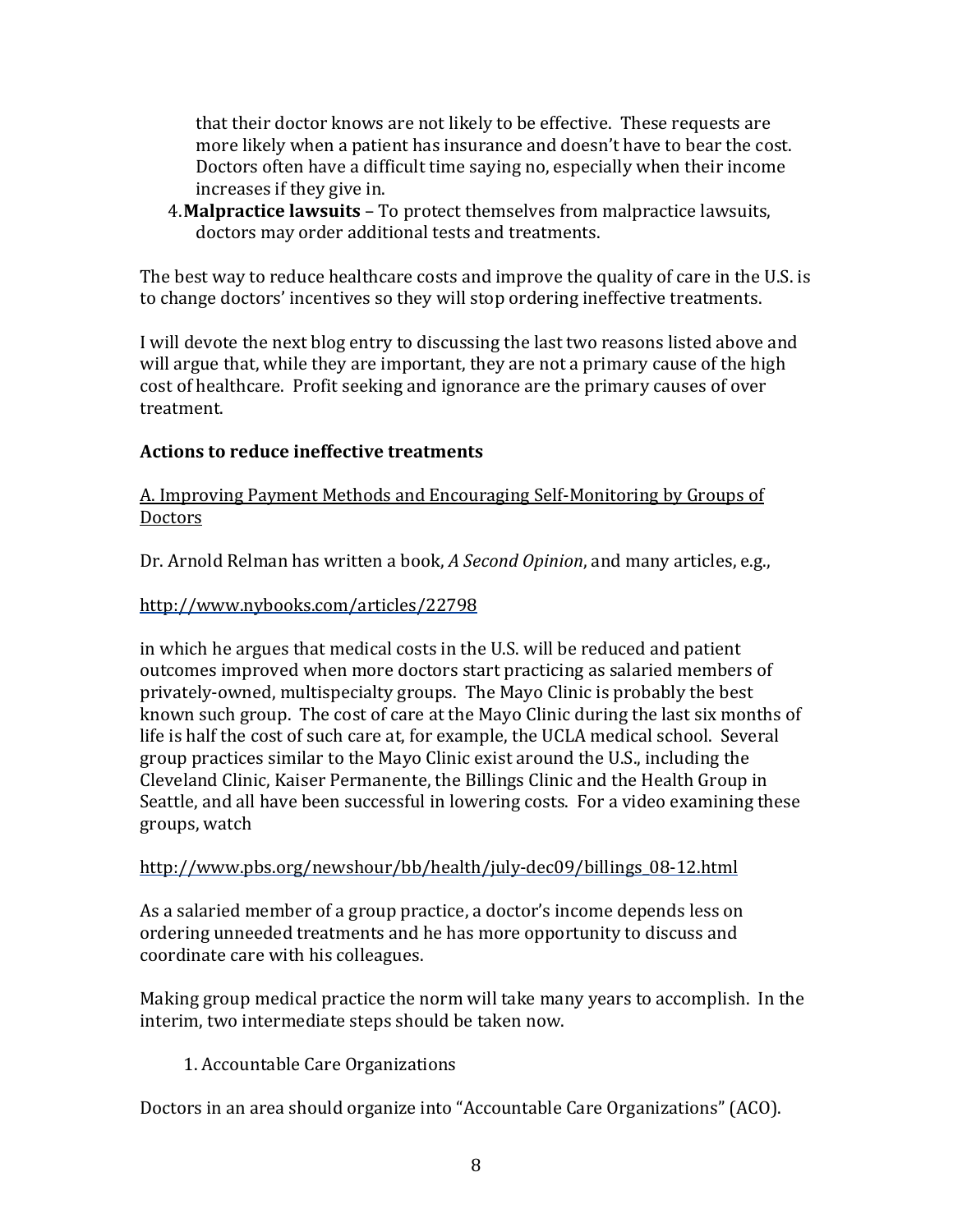ACO's would hold regular meetings at which the member doctors review how medicine is being practiced in the local area and provide feedback to doctors who are either overtreating or undertreating their patients. The ability to review local practice standards would be facilitated by the widespread use of electronic medical records. The formation of ACO's could be encouraged if Medicare and private insurance companies shared part of any cost savings with hospitals and the doctor members of ACO's.

2. Increase the use of "capitated" payments and "bundling" of payments

Medicare and private insurance companies should move away from fee-for-service payments and pay part of a patient's care with a single yearly payment to the group of doctors providing his care ("capitation"). With part of a patient's care covered by the fixed payment, reimbursement for routine tests and procedures could be reduced—reducing the incentive for extra treatments. "Bundling" of payments would provide hospitals and doctors with a lump sum in advance to provide care for a particular medical condition. "Bundling" would encourage doctors and hospitals to improve quality since repeated treatments or readmissions to the hospital would not be reimbursed.

### B. Providing Doctors with Better Information about Treatments

For a surprisingly large number of illnesses, doctors currently have inadequate guidelines about the most cost-effective treatments. Prostate cancer is a good example. Many treatments for prostate cancer are available, including radical prostatectomy, several types of external radiation, brachytherapy (radioactive seed implants), and "watchful waiting." The cost of these treatments varies enormously—from very little for "watchful waiting" to over a hundred thousand dollars for newer types of external radiation treatment. For early stage prostrate cancer, no consensus exists on whether one type of treatment is any better than another type.

http://www.nytimes.com/2009/07/08/business/economy/08leonhardt.html

Another example of our failure to provide doctors with adequate information is medical devices (e.g., defibrillators and artificial hip joints).

http://www.nytimes.com/2009/11/05/business/05device.html?scp=3&sq=Barry %20Meier&st=cse

Healthcare costs in the U.S. could be significantly reduced by funding more research on the effectiveness of different treatments and by giving doctors clearer guidelines on which to base their recommendations.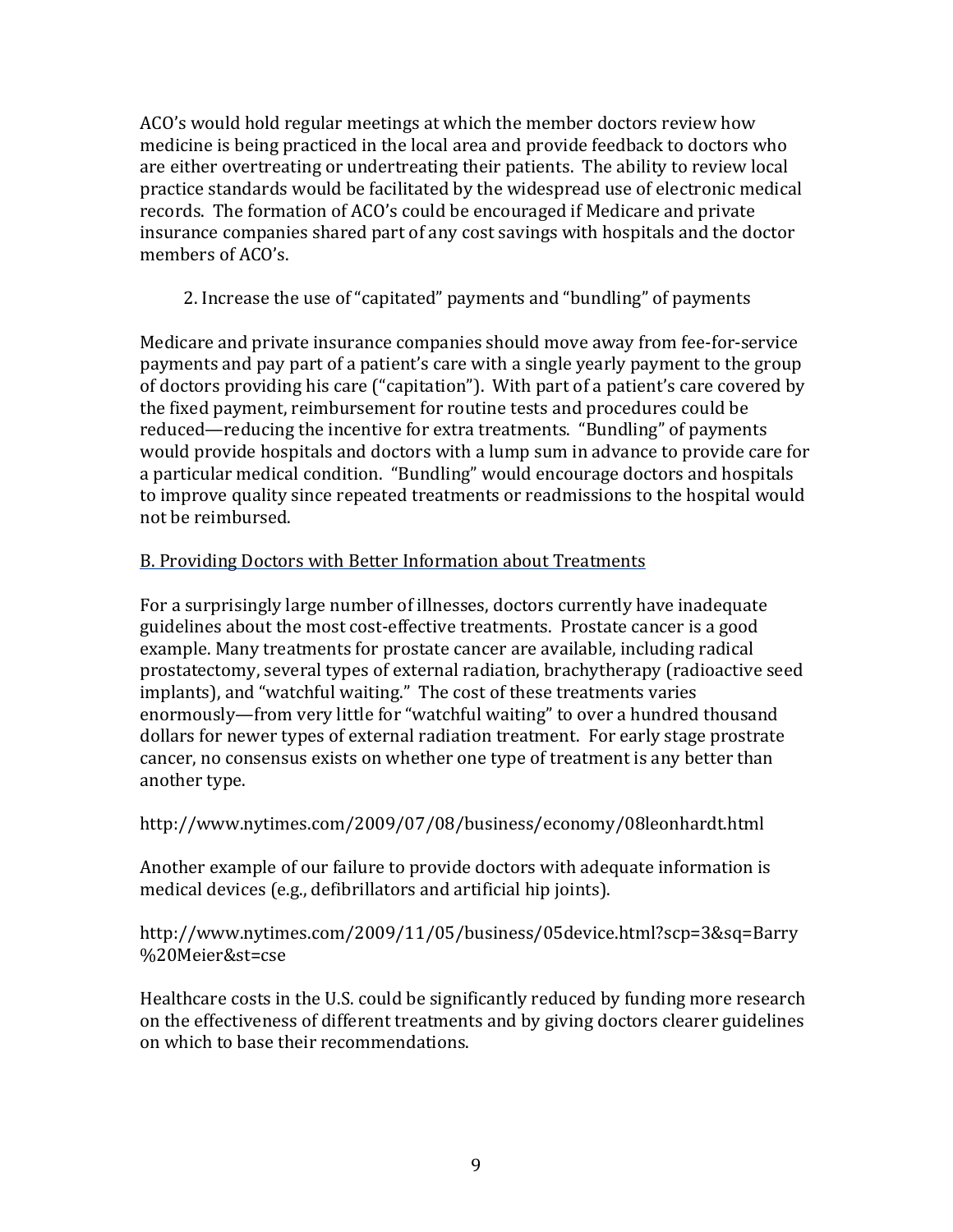## 5. MALPRACTICE REFORM AND HIGHER DEDUCTIBLES ARE NOT *ENOUGH*

When I discuss the rising cost of healthcare with my neighbors, they always bring up the need for tort reform to reduce malpractice insurance costs and the importance of expanding the use of high-deductible health insurance policies in combination with "health savings accounts." Expanding the use of high-deductible policies would give patients added incentives to economize on medical services by forcing them to pay more of their medical costs "out-of-pocket." I strongly support both ideas and both should be part of any reform proposal. However, neither is likely to slow significantly the long-run growth in medical costs.

### Medical Tort Reform

Our laws governing medical malpractice are a mess. Less than 3% of patients who are injured by medical negligence ever get their cases heard in court and the desire to avoid frivolous lawsuits causes doctors to order unnecessary tests and treatments—driving up costs. David Leonhardt summarizes the evidence in

http://www.nytimes.com/2009/09/23/business/economy/23leonhardt.html?scp= 1&sq=David%20Leonhardt%20Malpractice&st=cse

He writes "[malpractice] jury awards, settlements, and administrative costs ... add up to less than \$10 billion a year. This equals less than one-half of a percentage point of medical spending." The cost of the "defensive medicine" practiced by doctors because they fear malpractice suits is much greater and has been estimated at up to \$60 billion a year. However, this is still only about 3% of healthcare costs in the U.S.

Tort reform that capped excessive jury awards and provided better protection for doctors who follow "best practice" guidelines would reduce the cost of malpractice insurance and the incentives for unnecessary tests and treatments. However, a successful campaign to reform malpractice laws would be unlikely to reduce overall healthcare costs by more than 3 percent.

### Higher Deductibles

Increasing the share of medical expenses paid "out of pocket" would cause patients to think more seriously about whether they should seek medical care. They'd be more likely to object if their doctor ordered low-value tests and treatments. In listening to the discussions of my friends on Medicare, I've been surprised by how often even the \$30 per visit co-pay causes them to postpone an additional visit to their doctor.

Unfortunately, increasing patients' co-pays is limited as a way to control costs because of the unique characteristics of the doctor-patient relationship. When a consumer goes to purchase a car or refrigerator, he knows what he wants to buy and can determine whether the value of additional features on more expensive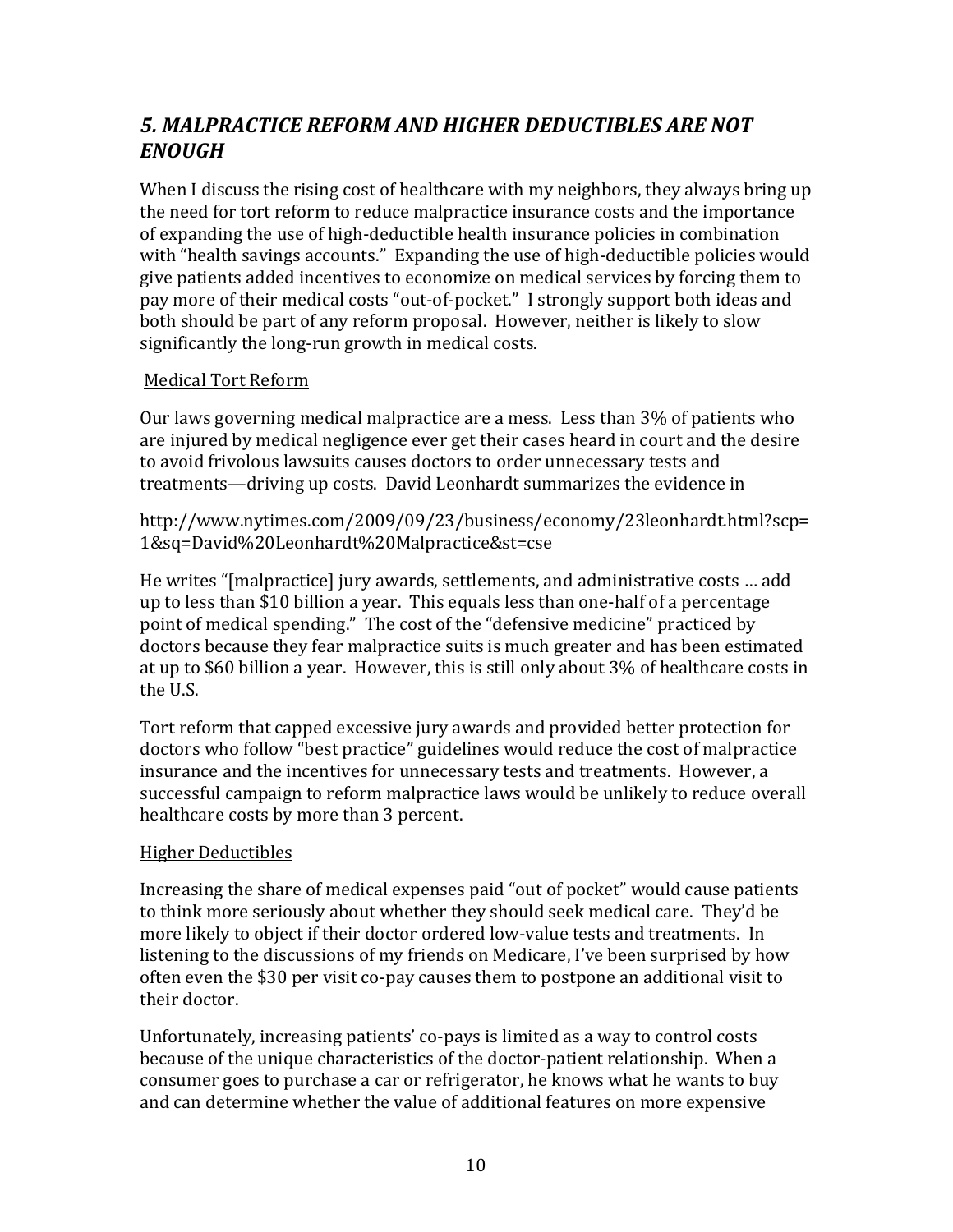models is worth their higher price. When a patient seeks medical treatment from a doctor, he usually doesn't know what treatment he needs or its value. In at least 70% of doctor visits, patients don't go to buy a medical treatment. They go for advice about what treatment they need. The more serious the illness, the more likely the patient is to rely on his doctor's knowledge and advice. Even with a \$5,000 deductible health insurance policy, a patient who receives a cancer diagnosis will usually do what his doctor prescribes, even if the treatment turns out to be very expensive.

Since doctors will be making most of our treatment decisions even when patients are paying the full cost "out of pocket," the focus of any effort to reduce costs must be on doctors and especially on modifying our fee-for-service payment system so doctors have less incentive to prescribe unnecessary tests and treatments.

## *6.\$WHY\$FEDERAL\$HEALTHCARE\$VOUCHERS*

Our American Farm Bureau Deficit Task Force spent several two-day meetings in Washington, D.C. discussing healthcare reform with leading experts. All the experts agreed costs are rising at an unsustainable pace and action is urgently needed. What disappointed and surprised us was that none of the experts provided us with a solution—a comprehensive approach to reforming our current system.

The Task Force's charge is to find ways to reduce the looming federal deficits. We could not finish our work without recommending a way to deal with the most important cause of future deficits—soaring healthcare costs. After much discussion, we decided the best approach is federal healthcare vouchers:

... the federal government should provide each citizen with a voucher. sufficient to purchase a bare-bones, private health insurance policy. These health care vouchers could be used only for insurance plans that incorporate the reforms necessary to reduce the growth in health care costs. To encourage innovation, the requirements that health insurance plans must meet to be eligible for voucher financing would be determined on a regional basis.

I believe we were all surprised by our vote to support vouchers—I certainly was.

I voted "yes" last May for two main reasons.

### 1. Vouchers offer the best hope of getting key reforms implemented quickly enough to avoid a government takeover of our healthcare system.

Health insurance premiums in the U.S. more than doubled between 2000 and 2009. According to the Kaiser Family Foundation, the cost of a family health insurance policy now averages \$13,375 per year. When out-of-pocket costs are included, the total is close to  $$16,700$ . Since median family income in the U.S. is approximately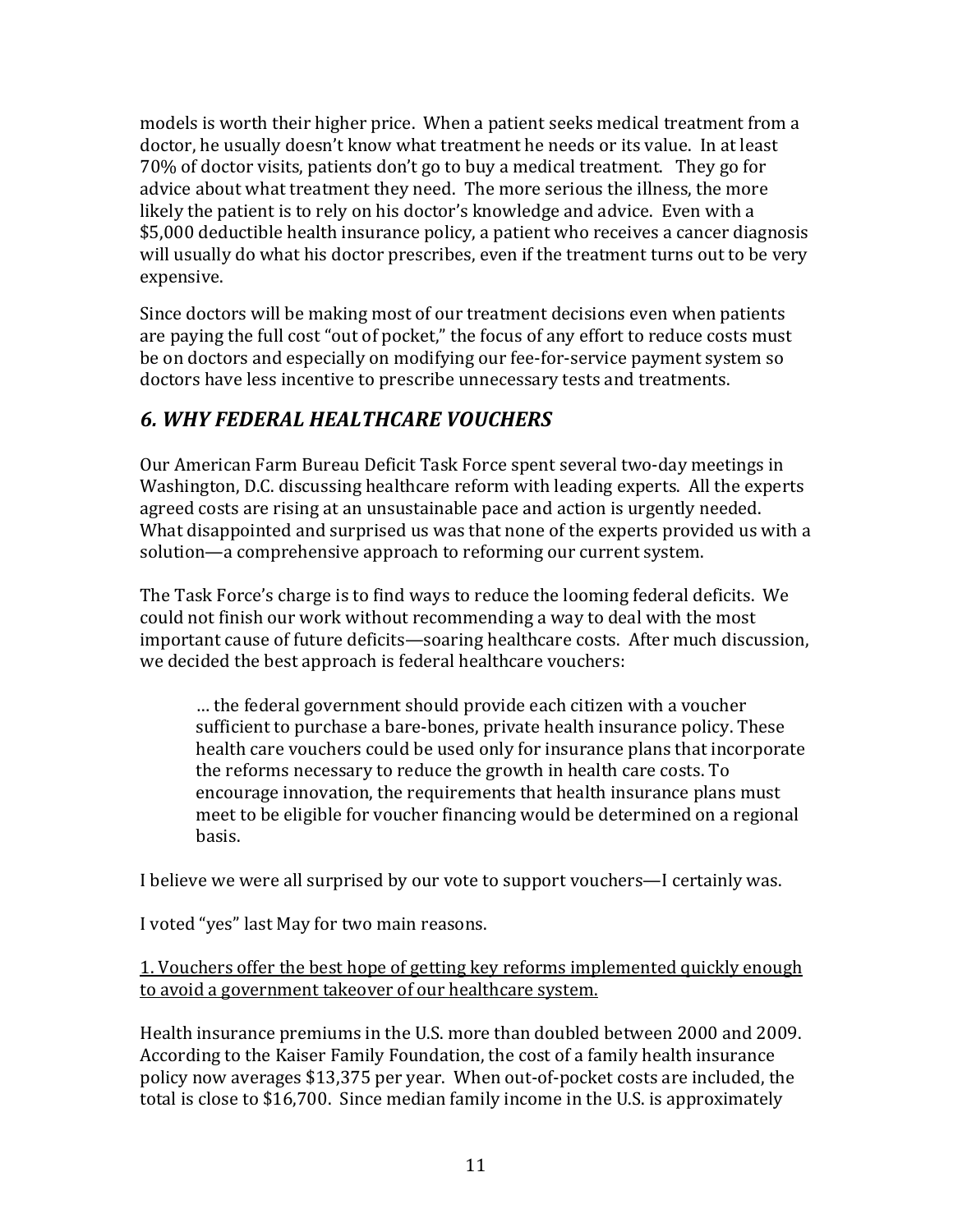#### \$60,000, total healthcare costs are now a quarter of family income!

This year, employers paid on average \$9,860 of the \$13,375 cost of health insurance for a worker and his family. Many workers with employer-provided insurance believe they don't need to worry about rising healthcare costs because their employer is picking up their tab. These workers are suffering from an illusion. Good evidence exists that employers recoup the rising cost of health insurance by reducing future wage increases—so workers do ultimately pay the full cost. Over the last twenty years, output per hour in U.S. businesses has increased by over 150%. Hourly wages in manufacturing (adjusted for inflation) have declined slightly. Productivity growth should cause wages to rise, but rising health insurance costs are siphoning off all the extra income.

If healthcare costs continue to grow at their current rate for nine more years, the average cost of health insurance for a family has been projected to be as high as \$38,000 or  $\frac{1}{2}$  the family's income. Our current system of private insurance, mostly provided by employers, will self-destruct before that happens.

Our market-based healthcare system has many strengths—including patient choice, rapid innovation, and competition among private insurance companies, hospitals and doctors. As I discussed previously, its inability to control costs stems mainly from an over-reliance on fee-for-service payments. Fee-for-service payments combined with a physician's dual role as a provider of both diagnoses and of treatments—encourages too much ineffective and costly treatment. How can doctors' and hospitals' incentives be changed quickly without direct government regulation, while still preserving the good features of our current system?

Our recommendation is to have the federal government offer all citizens a voucher redeemable for a bare-bones health insurance policy from one of many competing private insurance companies. Additional coverage could be purchased and added on if desired. The tax deductibility of health insurance would be eliminated. Insurance companies would be required to accept all applicants, but would receive a bigger voucher payment for covering an applicant with a pre-existing condition. Medicaid would disappear. Senior citizens currently on Medicare could stay in the Medicare program. However, younger citizens would stay with vouchers and private insurance when they turned 65 years old. Hence, Medicare would phase out over time and all citizens would eventually finance their basic healthcare with vouchers. **Finally, the most important change—to be eligible to accept** vouchers, insurance companies would be required to change the way they pay hospital and doctors. Fee-for-service would be phased out and new methods **introduced to encourage better outcomes and discourage costly, ineffective** treatments. For example, insurance companies would be required to increase the use of bundled payments, capitated payments, electronic medical records, and self-monitoring by doctors in each local area (Accountable Care **Organizations).**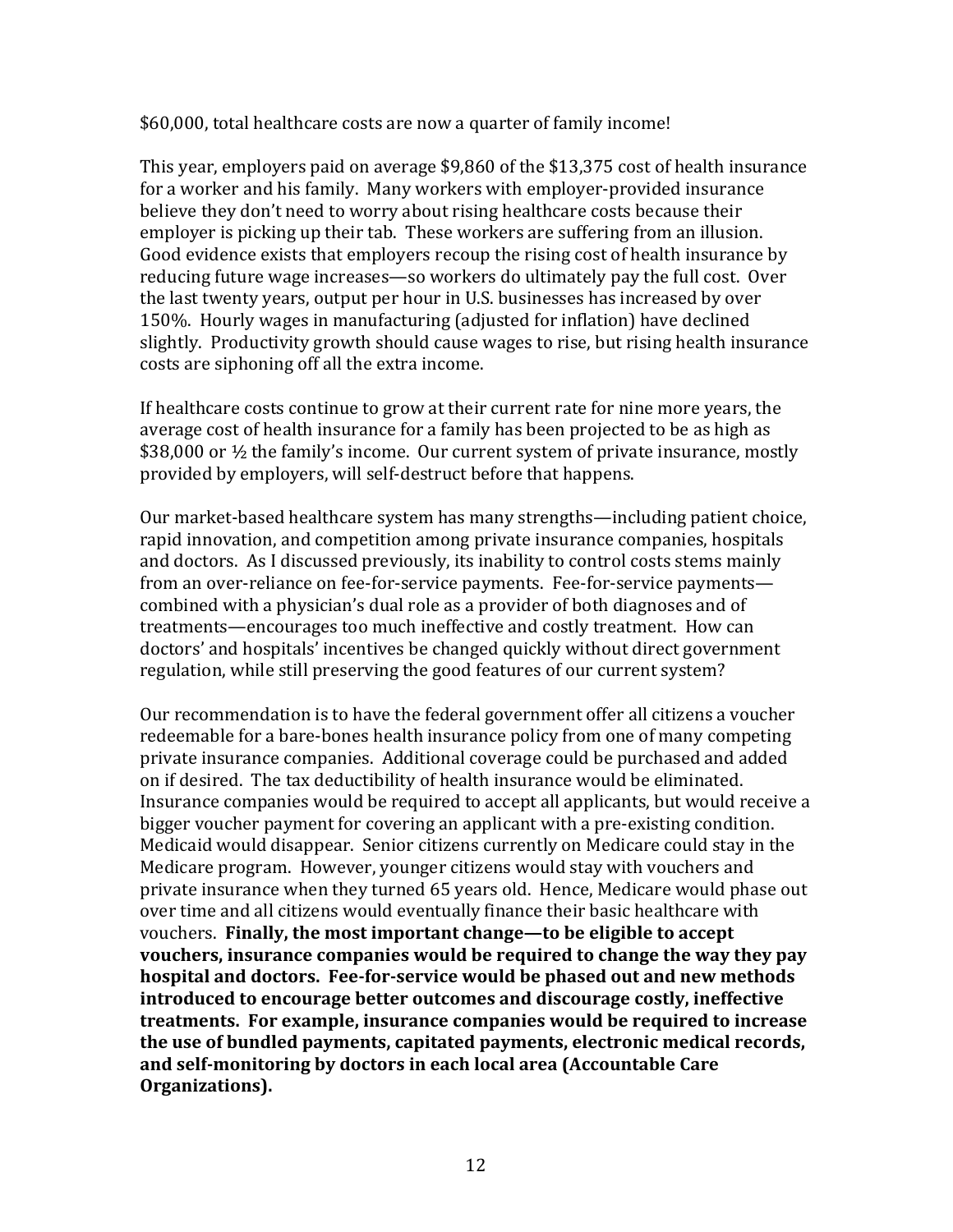### 2. Vouchers would establish a national healthcare budget and allow the U.S. to control the growth in healthcare spending.

The AFBF Deficit Task Force didn't make a recommendation on how the healthcare vouchers should be financed. I'm convinced that financing should come from a new dedicated consumption  $tax$ —i.e., a value-added tax  $(VAT)$  or a national sales tax. The level of the tax would depend on how "bare-bones" is defined. Martin Feldstein recently argued that the federal government could provide everyone with a highdeductible health insurance policy by using only the extra \$220 billion in tax revenue gained by eliminating the tax deductibility of employer provided insurance. However, if deductibles are set too high, the poor would still need Medicaid and many low and even middle income Americans would need subsidies to pay their deductibles. One of the great attractions of the voucher idea is that income-based subsidies aren't required. Subsidies that vary with income (such as those included in all the healthcare bills now working their way through Congress) are complicated. They also dramatically increase the marginal tax rate faced by those who receive them and would have bad effects on incentives.

Emanuel and Fuchs provide details on the funding of healthcare vouchers. They estimate that a 15 percent VAT would be needed to provide all Americans, including the elderly who would now be on Medicare, with a voucher for health insurance coverage similar to the plan now covering members of Congress. Adding a 15 percent consumption tax would represent a significant increase in federal taxes. However, healthcare vouchers would provide important other benefits:

1. As Medicare phases out and seniors transition to vouchers, the VAT rate would need to increase from "10 to 12 percent to approximately 15 percent." However, the 2.9% Medicare payroll tax would be eliminated.

2. The federal government currently spends about \$220 billon on Medicare above what is collected by the Medicare payroll tax. Medicaid also costs the federal general fund about \$200 billion. The tax deduction for employer-provided health insurance reduces federal revenue by about \$220 billion. Vouchers would eliminate the need for all three. The federal government would have approximately \$600 billion that could be used to reduce the federal deficit.

3. State budgets are currently under severe strain due to the rising cost of Medicaid, SCHIP and employee health insurance premiums. These programs currently take up approximately 20% of state budgets. Vouchers would eliminate these state expenditures and should cause a reduction in state and local taxes.

4. Employer-provided health insurance would be eliminated and individuals would pay only for "add-on" coverage above what their voucher provides. Since an employee must now accept his employer's choice of a health plan, vouchers would give individuals more choice and increase competition in the private insurance market. As employer-provided health insurance phases out, wages should start